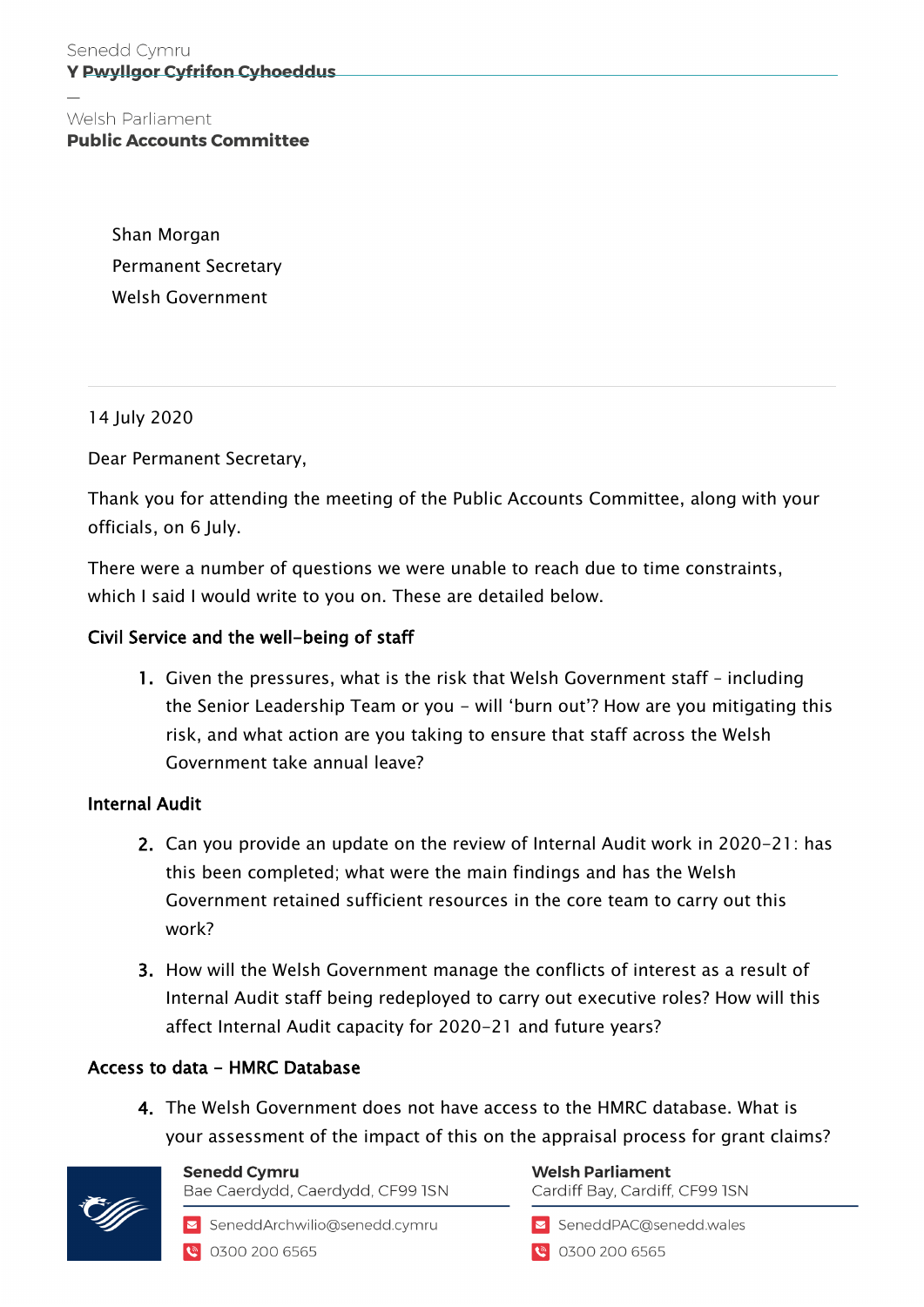How much staff time would have been saved if officials had access and what steps have you taken to obtain access to the HMRC database?

## Supporting and funding other organisations: Local authorities

5. How will the Welsh Government obtain assurance over the Covid-19 grants administered by local authorities and how will it evaluate their impact?

## Supporting the Economy

6. Airbus announced significant job losses at its base in Broughton last week. The Minister for Economy, Transport and North Wales has issued a statement on the actions being taken to respond to the crisis facing the aerospace industry in Wales. Are you able to provide an update on these actions and the Welsh Government's to support the aerospace industry in Wales in the future?

## Learning lessons

7. Please could you provide an update on the results of the Crisis Survey Response to which your letter of 1 June 2020 referred.

## Easing restrictions and Covid-19 recovery

- **8.** The Welsh Government has emphasised the importance, to public health and public confidence, of sectors opening safely. What were the respective roles of Welsh Government and Cardiff Airport in respect of the Ryanair flights that departed on Friday 3 July from Cardiff Airport to Malaga and Faro, ahead of the lifting of the requirement to 'stay local' and lifting of the restriction on 'nonessential travel' and how have the related public health risks been managed?
- 9. It has been reported in the media that the Welsh Government has spent more than £11m on the Bryn Cegin business park in Bangor which has remained empty for 20 years. Could you explain what plans the Welsh Government has for the future of the business park and is there potential for it to be used to stimulate economic recovery post Covid-19?

# Action points following the meeting

## 'Test Trace Protect'

It was agreed during the meeting that Dr Andrew Goodall would send us further information on the evaluation mechanism for the contact tracing system – 'Test Trace Protect'.

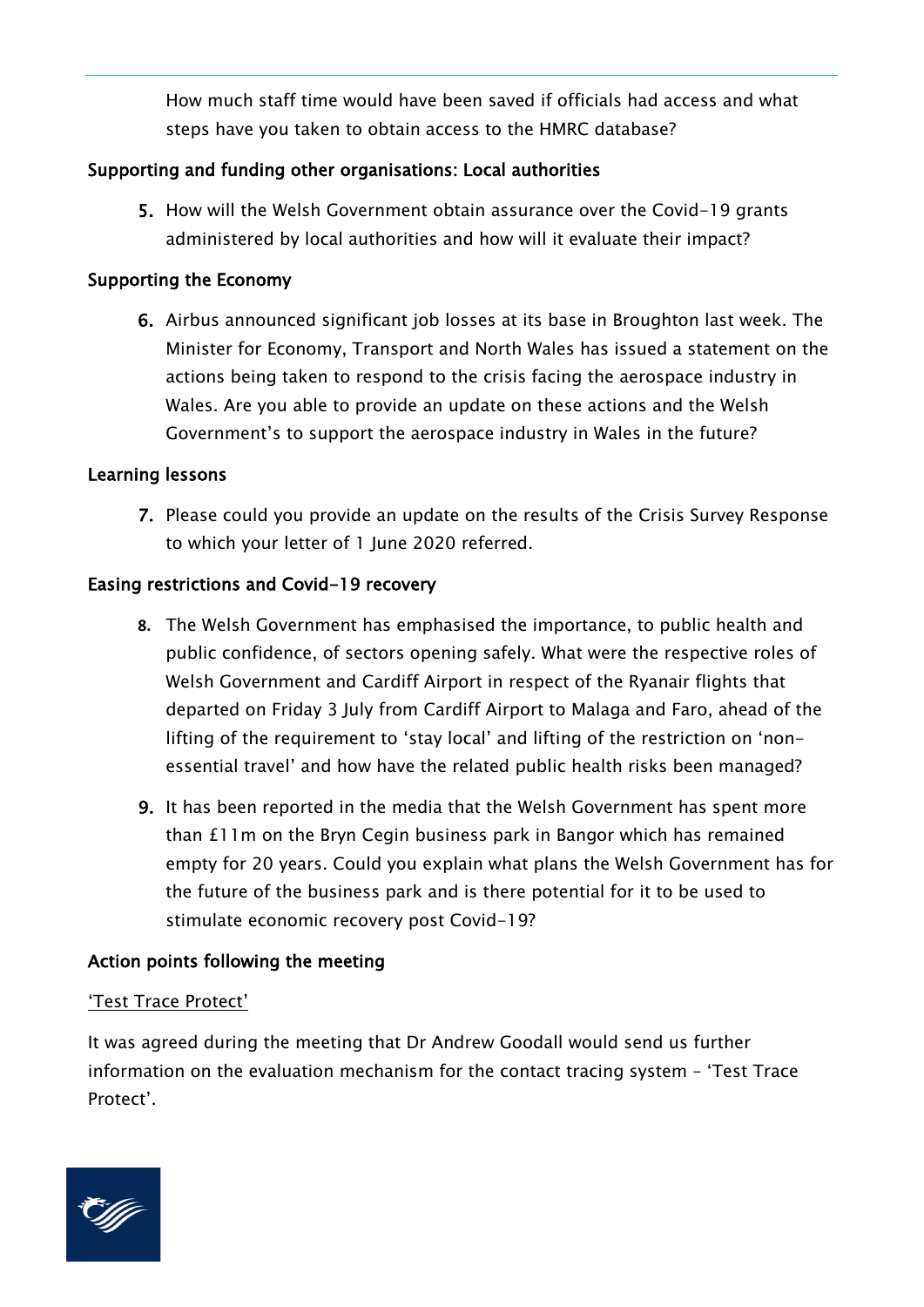#### Staff working hours and annual leave

During the consideration of the evidence received, Members also requested that I write to you to ask for information about Welsh Government staff working hours and annual leave. Please could you provide us with anonymised data showing how much annual leave has been taken by Welsh Government staff between 1 March and 30 June 2020, broken down by grade and by gender, set against the same data for the period 1 March – 30 June 2019? Could this data also include how many non-working days and weekends staff, by grade, have worked?

## Welsh Government Sponsored Bodies

At the meeting, Members asked about your assessment of the impact on Welsh Government Sponsored Bodies (WGSBs) of the loss of their trading and other nongovernment income during the pandemic and what financial support has been, or will be, provided to them. You told the Committee, Ministers had discussed "the implications of budget reductions with the sponsored bodies ahead of the publication of the first supplementary budget" and the Welsh Government would be working with WGSBs in the year ahead to support them in their decision making.

On [9 July 2020,](https://record.assembly.wales/Committee/6402) the Chief Executive of Natural Resources Wales (NRW) told the Senedd Climate Change, Environment and Rural Affairs Committee its review had identified cost pressures and loss of income, which resulted in a potential £15 million shortfall in its budget. While Welsh Government had provided £5 million of additional capital funding, NRW was reportedly using reserves from previous timber sales and had identified savings of £8.8 million to address the funding gap.

We would be interested to receive information about WGSBs that are experiencing significant reductions in trading income or non-government funding -such as NRW, HEFCW and Sport Wales- as a result of Covid-19. What is the extent of the difficulties they are facing, are they reporting changes in their costs as a result of the pandemic, how they are responding and what support is being provided by Welsh Government officials (including the Public Bodies Unit).

## International Convention Centre (ICC) Wales

On 9 July 2020, and subsequent to the meeting, the Celtic Manor Resort and International Convention Centre (ICC) Wales announced a redundancy programme as a result of the pandemic and the related restrictions for the hospitality and tourism sectors. It is expected to result in a loss of 450 staff from the permanent workforce of 995. We would welcome information about the Welsh Government's assessment of its exposure to